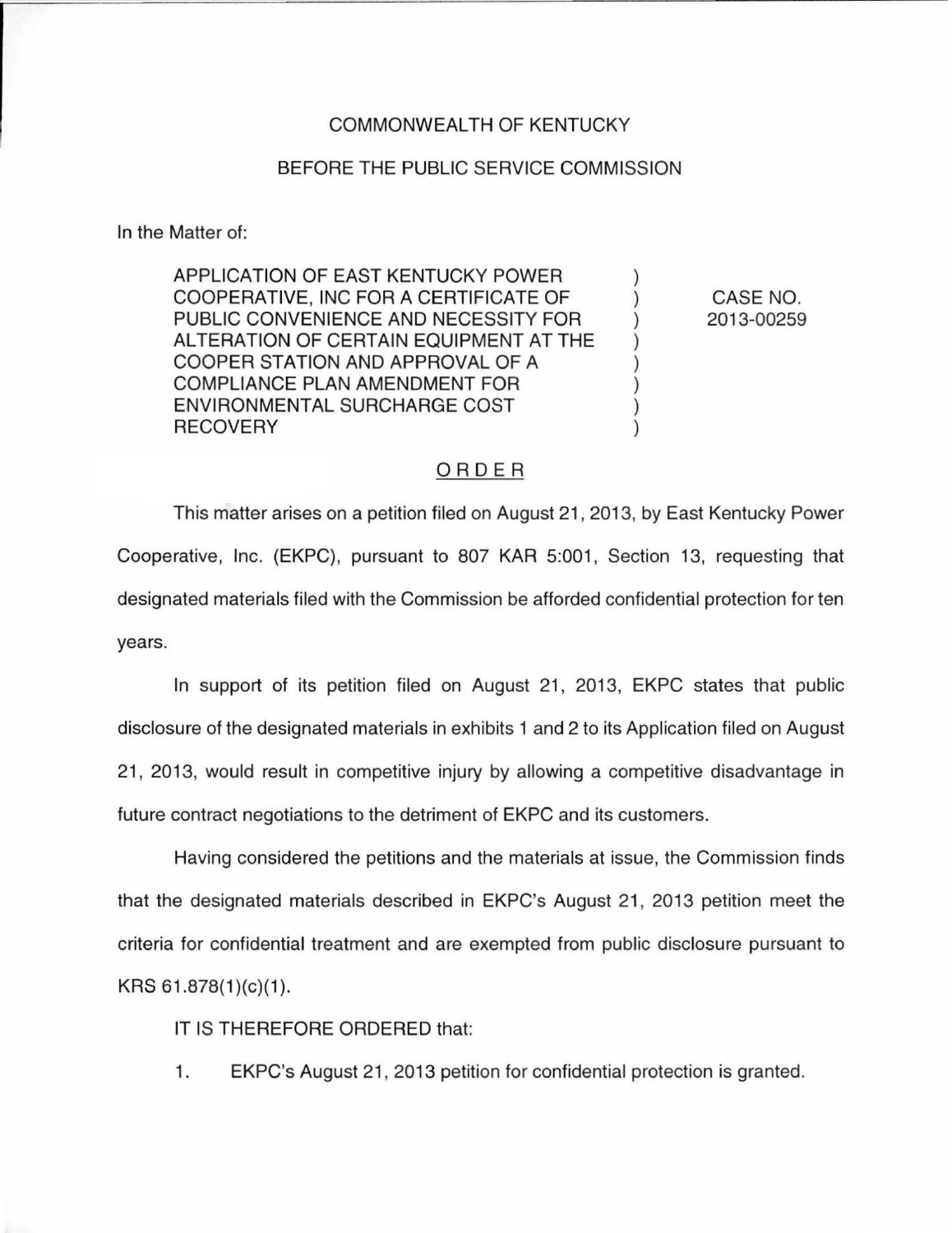2. The designated materials in EKPC's August 21 , 2013 petition shall not be placed in the public record or made available for public inspection for ten years, or until further Orders of this Commission.

3. Use of the designated materials of EKPC's August 21 , 2013 petition in any Commission proceeding shall be in compliance with 807 KAR 5:001, Section 13(9).

4. EKPC shall inform the Commission if the designated materials of EKPC's August 21, 2013 petition become publicly available or no longer qualify for confidential treatment.

5. If a non-party to this proceeding requests to inspect the designated materials granted confidential treatment by this Order and the period during which the materials have been granted confidential treatment has not expired, EKPC shall have 30 days from receipt of written notice of the request to demonstrate that the materials still fall within the exclusions from disclosure requirements established in KRS 61.878. If EKPC is unable to make such demonstration, the requested materials shall be made available for inspection. Otherwise, the Commission shall deny the request for inspection.

6. The Commission shall not make the designated materials of EKPC's August 21 , 2013 petition available for inspection for 30 days following an Order finding that the materials no longer qualify for confidential treatment in order to allow EKPC to seek a remedy afforded by law.

-2- Case No. 2013-00259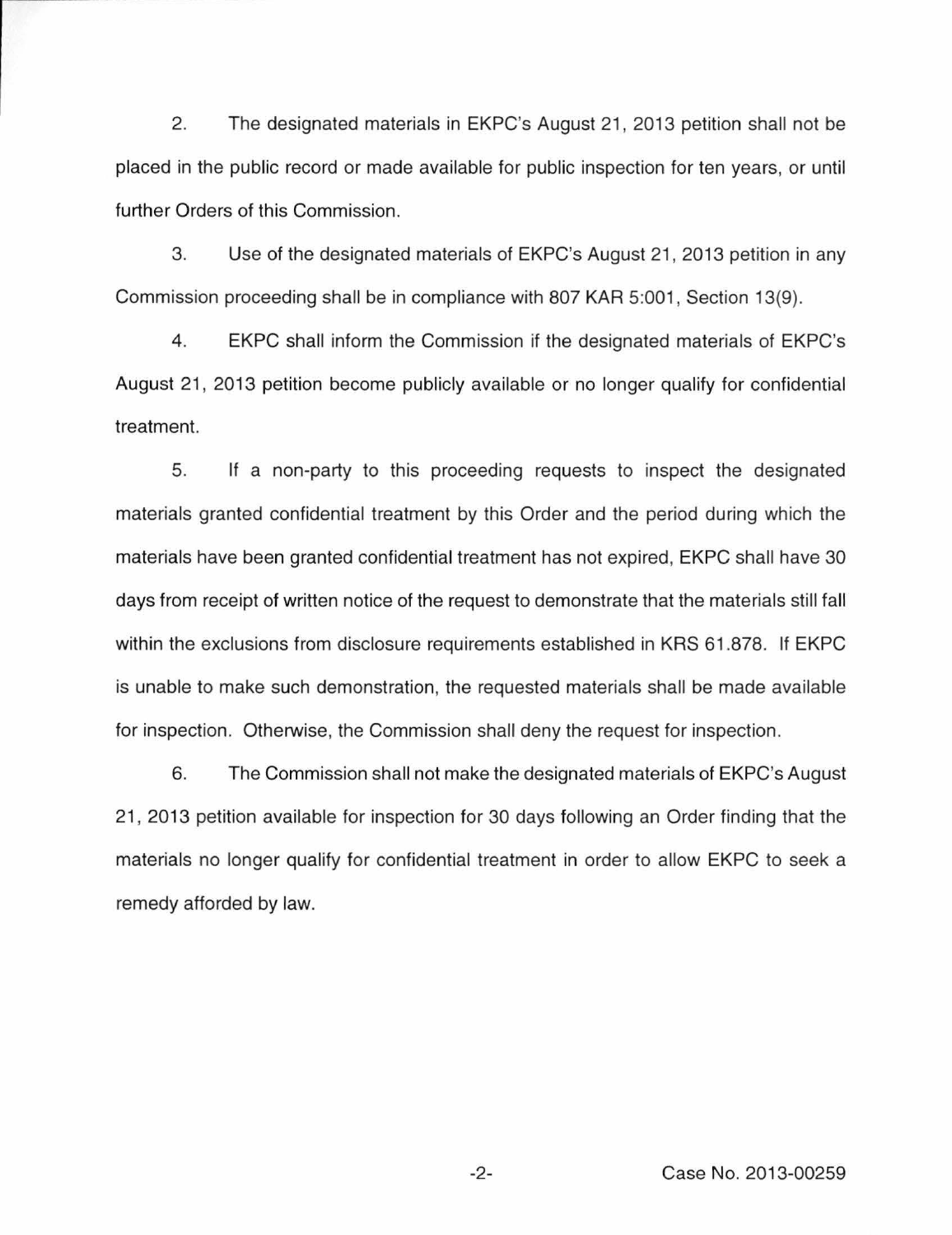## By the Commission



ATTEST:

 $\sim -\epsilon_{\rm tot}$ 

ent. Puiss Executive Director

Case No. 2013-00259